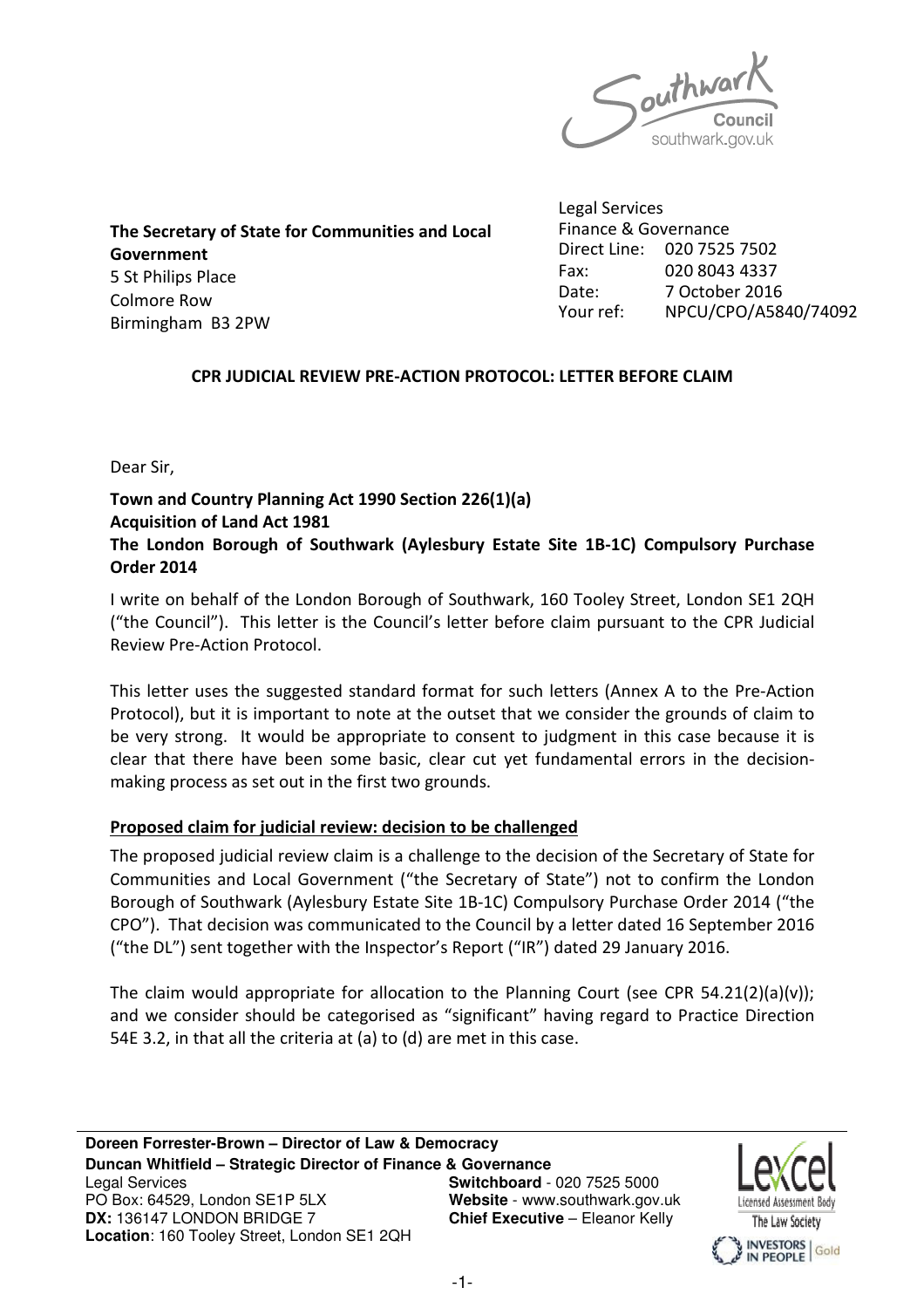

### Proposed Claimant

London Borough of Southwark, 160 Tooley Street, London SE1 2QH.

### Proposed Defendant

Secretary of State for Communities and Local Government, The Government Legal Department , One Kemble Street, London, WC2B 4TS. DX 123242 Kingsway.

### Proposed interested parties

Beverley Robinson (as chair and spokesperson for the Aylesbury Leaseholder Action Group) Julius Sangbey Gil Mutch Matthew Ukanwa Miriam Ibrahim Agnes Kabuto Ruth Temilade Leslie Kerrigan Rita Enuechie Judi Bos Paul Palley Stefan Crossfield Folashade Oladejo Mr and Mrs Cilasun Acqua Plus Developments Limited 35% Campaign To each of whom a copy of this letter has been sent

# Legal adviser

London Borough of Southwark Legal Department: please contact Katharine Reed (katharine.reed@southwark.gov.uk) or Sadia Hussain (sadia.hussain@southwark.gov.uk) or at the address at the foot of this letter.

James Pereira Q.C. and Melissa Murphy of Francis Taylor Building, Inner Temple, London EC4Y 7BY.

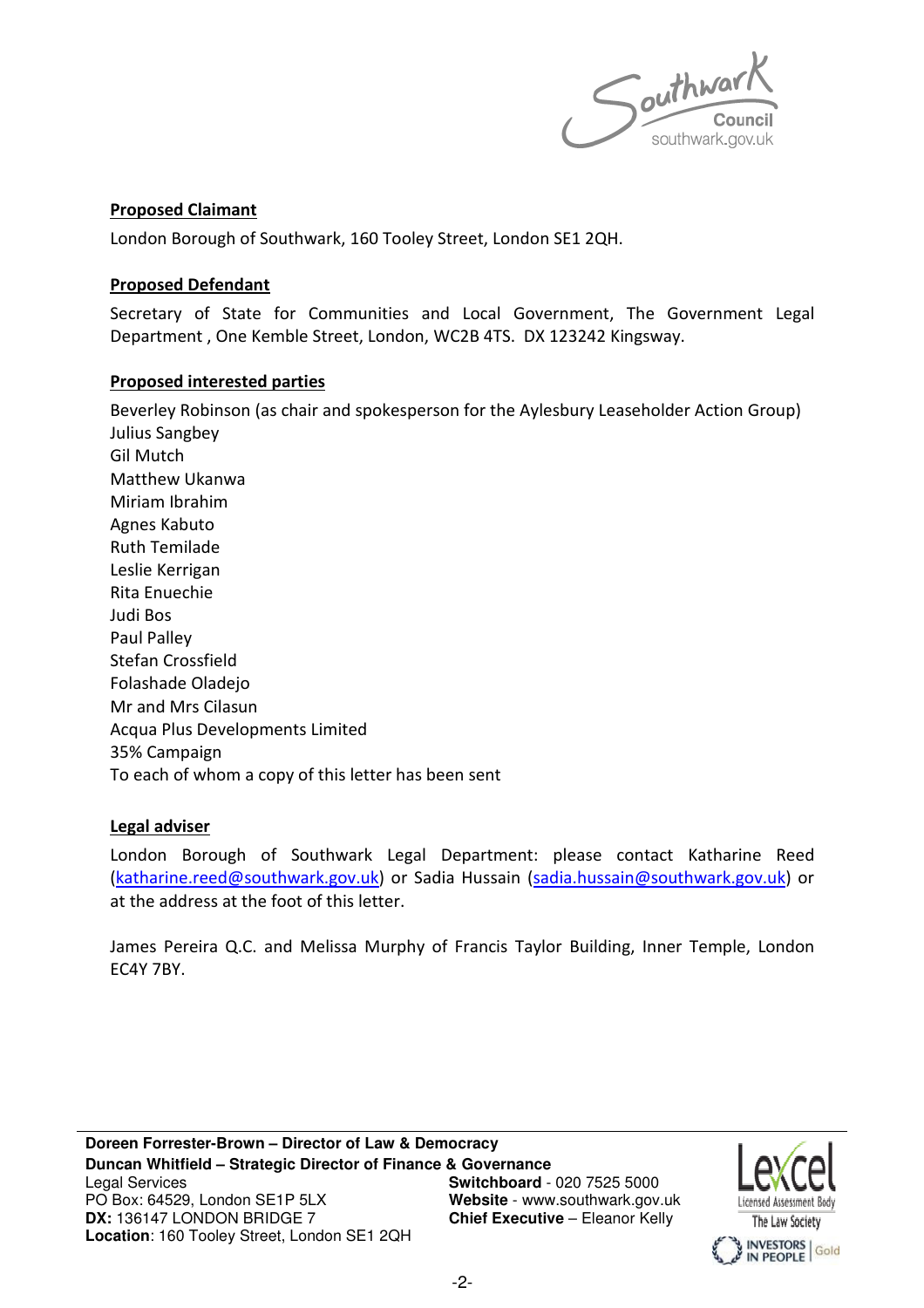

# The issue Brief summary of the facts

The Council made the CPO on 23 June 2014. Three letters objecting to its confirmation were received by the Council. The first objection was a letter dated 3 July 2014 (date stamped 5 August 2014) expressed to be from the Aylesbury Leaseholders Action Group, on behalf of a group of ten leaseholders. The second objection was by a letter dated 1 August 2014 from a firm of surveyors, on behalf of Judi Bos, the owner of a leasehold interest on the Order Land. The third was a letter dated 15 August 2014 from Ms Rita Enuechie, the owner of a leasehold interest on the Order Land which was forwarded to the Council on 18 September 2014.

The CPO was submitted to the Secretary of State for confirmation on 7 July 2014.

The express purpose of the CPO was as follows:

"Facilitating the carrying out of development, redevelopment and improvement on or in relation to the land, in particular, for the purpose of securing the regeneration of the Aylesbury Estate in accordance with the provisions of the Aylesbury Area Action Plan, including the demolition of existing residential units and the provision of a mixed tenure residential development and associated landscaping."

The CPO contemplated development in accordance with the Aylesbury Area Action Plan ("the AAAP"). The AAAP is part of the statutory development plan for the area. It was adopted in January 2010 pursuant to the recommendation of the examination Inspector who conducted an examination into the soundness of the plan in 2009.

The Order Land was the third parcel within the Aylesbury Estate to be brought forward for redevelopment in accordance with the AAAP. The first site to be promoted was Site 1a in the south western part of the Estate. Planning permission was granted in 2009. The site was developed out between 2009 and 2013. The second site to be promoted was Site 7 in the north eastern part of the Estate. Planning permission was granted in 2013. A CPO was necessary and an inquiry to consider objections to the CPO was held in March 2013. The Inspector recommended the confirmation of the CPO. The Secretary of State agreed. The development is near completion and completed blocks are already occupied at the time of writing.

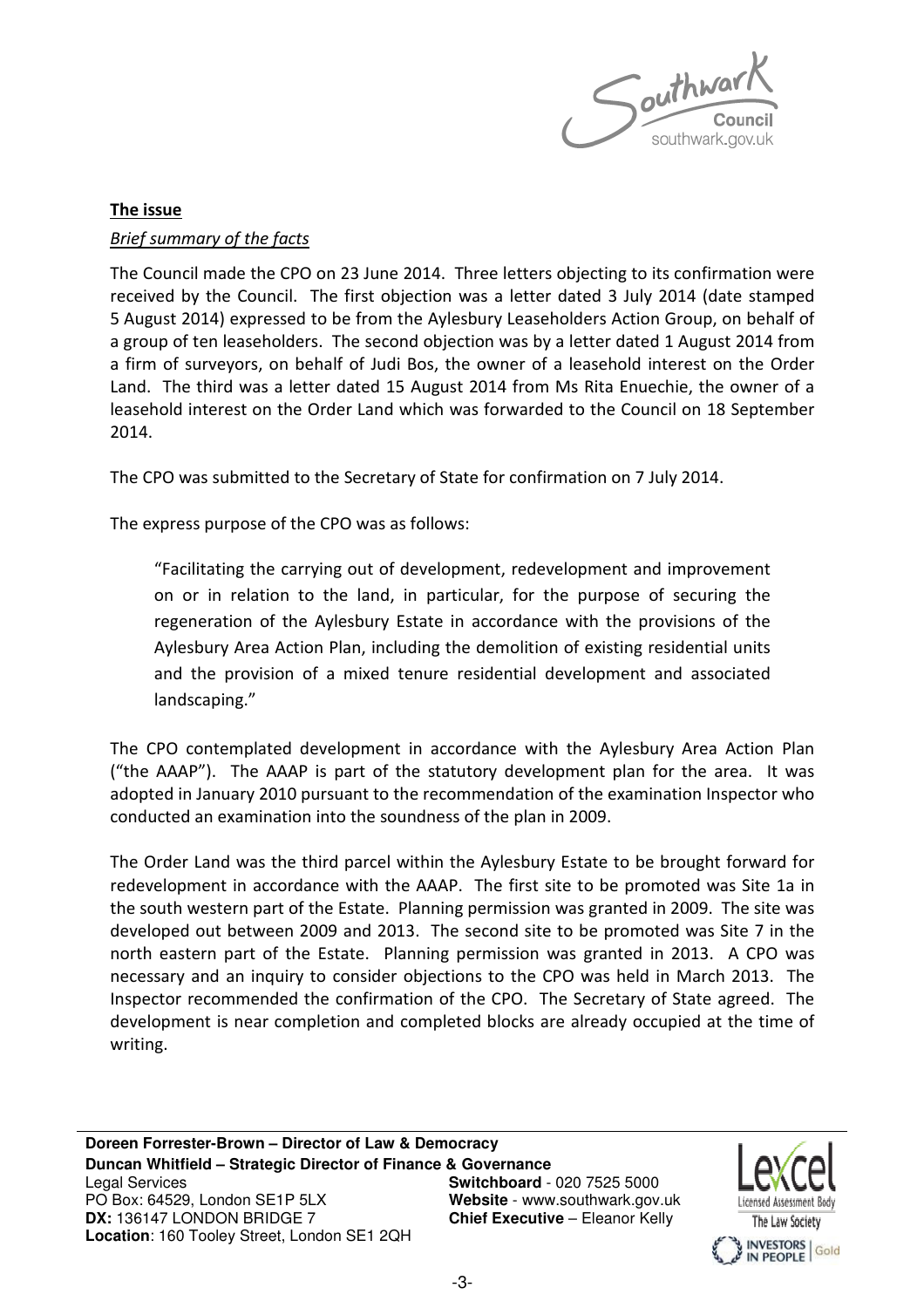

The Council held a competitive process in order to appoint a development partner to bring forward the next phases of development.

On 28 January 2014, the Council selected Notting Hill Housing Trust ("Notting Hill") as its preferred partner and on 28 April 2014, a Development Partnership Agreement was signed.

Notting Hill is a Registered Industrial and Provident Society, a Registered Provider and a charity exempt from registration. It offers affordable housing to a diverse range of residents and any surplus it makes from selling homes is reinvested in the Society.

Although the Order Land is the third parcel of land to be brought forward for redevelopment within the Estate, it is referred to within the Development Partnership Agreement as the First Development Site (or "the FDS").

The land which the Council sought to acquire through the CPO was listed in the Schedule to the CPO ("the Order Land").

The Order Land is a 3.9 hectare site. It is comprised of residential blocks ranging from 4 to 14 storeys. There were a total of 566 residential units on the Order Land, together with ground floor garages, vacant commercial and office space, open grassed space and a games court.

An inquiry was scheduled to consider the CPO. It was set down for four days from 28 April 2015 to 1 May 2015 and sat on those days. On 1 May 2015 it was adjourned to 12 May 2015. The inquiry sat on that day and the inquiry was then adjourned to 13 to 15 October 2015.

The details set out on the first page of the Inspector's report do not accurately record the inquiry sitting days.

The inquiry was originally set down for four days from 28 April 2015 to 1 May 2015. An application to adjourn the inquiry was made on behalf of objectors at the beginning of the inquiry, on Tuesday 28 April 2015; and the Inspector refused it. The inquiry then sat until Friday 1 May 2015, but did not finish because there was insufficient time to hear all of the evidence. A second application for an adjournment was made on behalf of objectors. They sought sufficient time to obtain advice and representation. That too was refused, but as the evidence was not finished, the inquiry was adjourned until 12 May 2015 (the next available date for the parties and the Inspector) and the Inspector indicated that the short adjournment would afford an opportunity for the objectors to seek legal advice in respect of various legal arguments they sought to advance. The inquiry sat on 12 May 2015 and

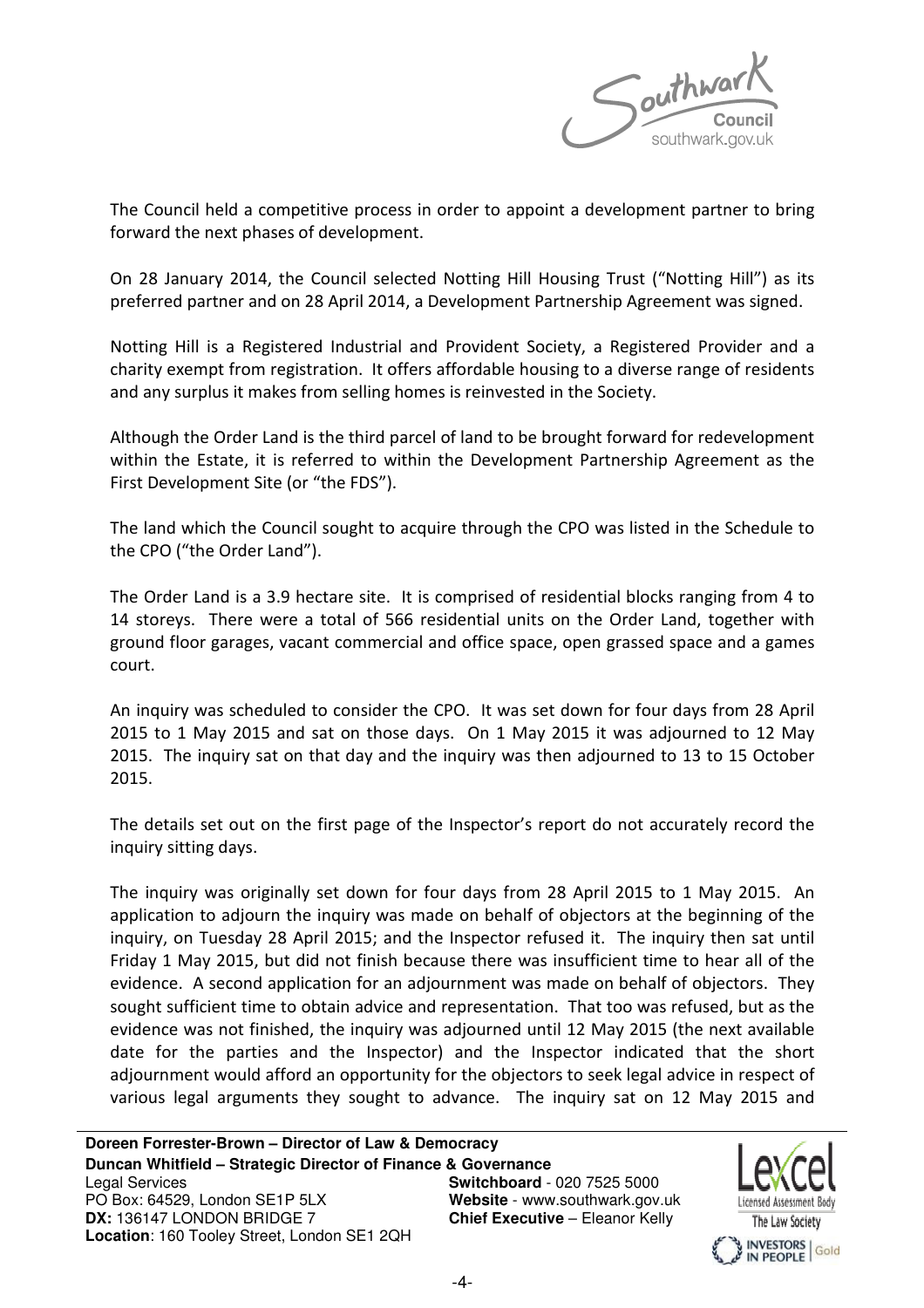

evidence was completed on that date. Immediately before closing submissions were due to be heard, a further (third) application for an adjournment was made, again on the basis that the Objectors wished to be legally advised/represented. On that third occasion, the Inspector allowed the application and the inquiry was adjourned. There was then a long period of delay before the inquiry was re-fixed. It next sat on 13 to 15 October 2015 (and the Aylesbury Leaseholders Action Group was represented by counsel). Further detailed evidence objecting to the scheme was given; and various leaseholder objectors gave evidence for a second time.

New guidance: "Compulsory purchase process and the Crichel Down Rules: guidance" was published on 29 October 2015. The Inspector invited submissions on that guidance and written submissions were made by the Council and the Aylesbury Leaseholders Action Group.

Numerous emails were sent by individual objectors to the CPO (some of which were copied to the Council) and accepted by DCLG. On three occasions when the Council asked for sight of that material (26 April 2016, 4 May 2016 and 1 August 2016), various emails were sent, but it was only until after the DL had been received and the Council asked for the others, that all representations sent by objectors to the Secretary of State were provided to the Council.

In April 2016 the Council asked for and was afforded an opportunity to respond to the various submissions made by objectors after the close of the inquiry. As part of its response dated 29 April 2016, the Council explained that on 8 December 2015 it had changed its policy in respect of the application of savings to rehousing options. It had been a policy requirement that Council rehousing schemes required individuals to contribute all but £16,000 of their savings if they chose to purchase a property, whether shared equity or shared ownership via one of the Council's rehousing schemes. The policy change sought to alter the rehousing schemes so as to remove that requirement. The Council appended the report to Cabinet and minutes of the Cabinet meeting of 8 December 2015 to its letter of 29 April 2016.

In June 2016 DCLG invited representations on the Council's policy change and representations were made by various objectors. The Council provided a fuller note dated 23 June 2016 explaining the position before the policy change, the reasons for the policy change and the position after that change.

On 16 September 2016 the Council received the DL together with the IR. The Inspector recommended that the CPO should not be confirmed. The Secretary of State accepted that recommendation.

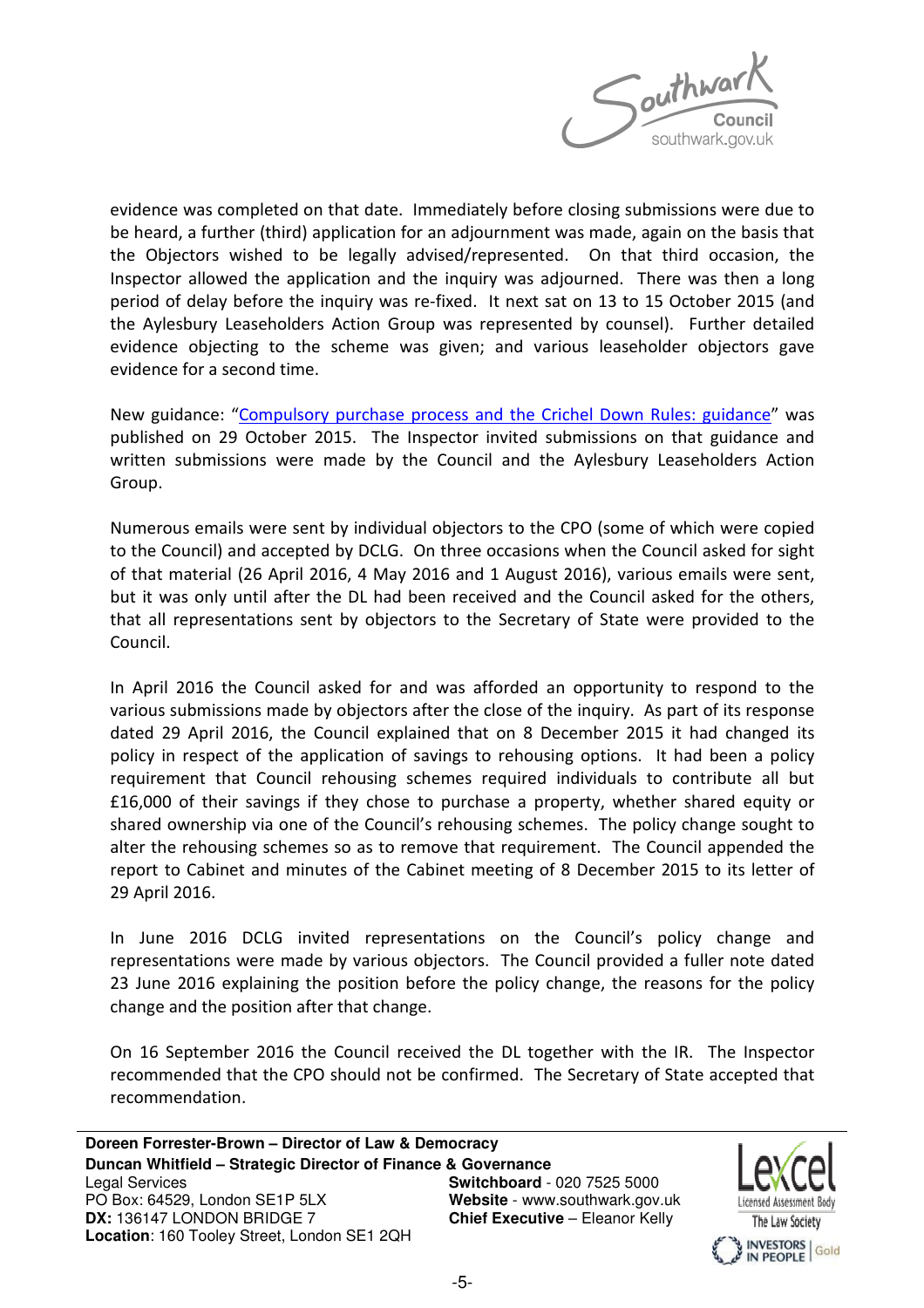

### Proposed grounds of challenge

In the light of the above we set out the proposed grounds of challenge below. We reserve the right to amend or add to these grounds in the event that you do not consent to judgment and a claim is brought.

### Procedural unfairness

The Secretary of State adopted the Inspector's reasoning and findings in relation to environmental well-being: DL/15 and DL/34. The only negative findings on environmental well-being related to sunlight and daylight within the proposed homes and overshadowing to outdoor amenity space.

However, the Inspector's conclusions were reached in breach of the principles of procedural fairness. No issue of the adequacy of the sunlight and daylight in the accommodation within the proposed scheme was raised as an objection to the CPO, nor was it raised in the evidence given by objectors. The issue was not raised by the Inspector. The Council had no fair opportunity to address the point. The findings were therefore reached in breach of the principles of fairness and natural justice: Edward Ware Homes Ltd v Secretary of State for Communities and Local Government [2016] EWHC 103 (Admin).

# Failure to have regard to the Council's change in policy

At DL/7 the Secretary of State recorded that he had been informed of the Council's change in policy in respect of the requirement for leaseholders to apply their savings towards alternative accommodation. This policy had been a key factor in the Inspector's reasoning and findings of adverse social and economic impacts on individual leaseholders affected by the proposed CPO, and the findings that the Council had not taken reasonable steps to acquire leaseholder properties by agreement, and the overall assessment of whether there was a compelling case: IR/371-373, 376-377, 400-402; 421-422. The Secretary of State agreed with most of the Inspector's reasoning in her paragraphs that relied upon the former policy, and used reasoning consistent with the application of the former policy: DL/15, 18-22, 26, 36.

The absence of any consideration of the effect of the change in policy, and the general agreement of the Secretary of State with the Inspector's reasoning based on that policy, demonstrate that the Secretary of State failed to have regard to and consider the effect of this highly significant policy change. That is so notwithstanding the formal recitations in DL/7 and 8.

The Law Society INVESTORS Gold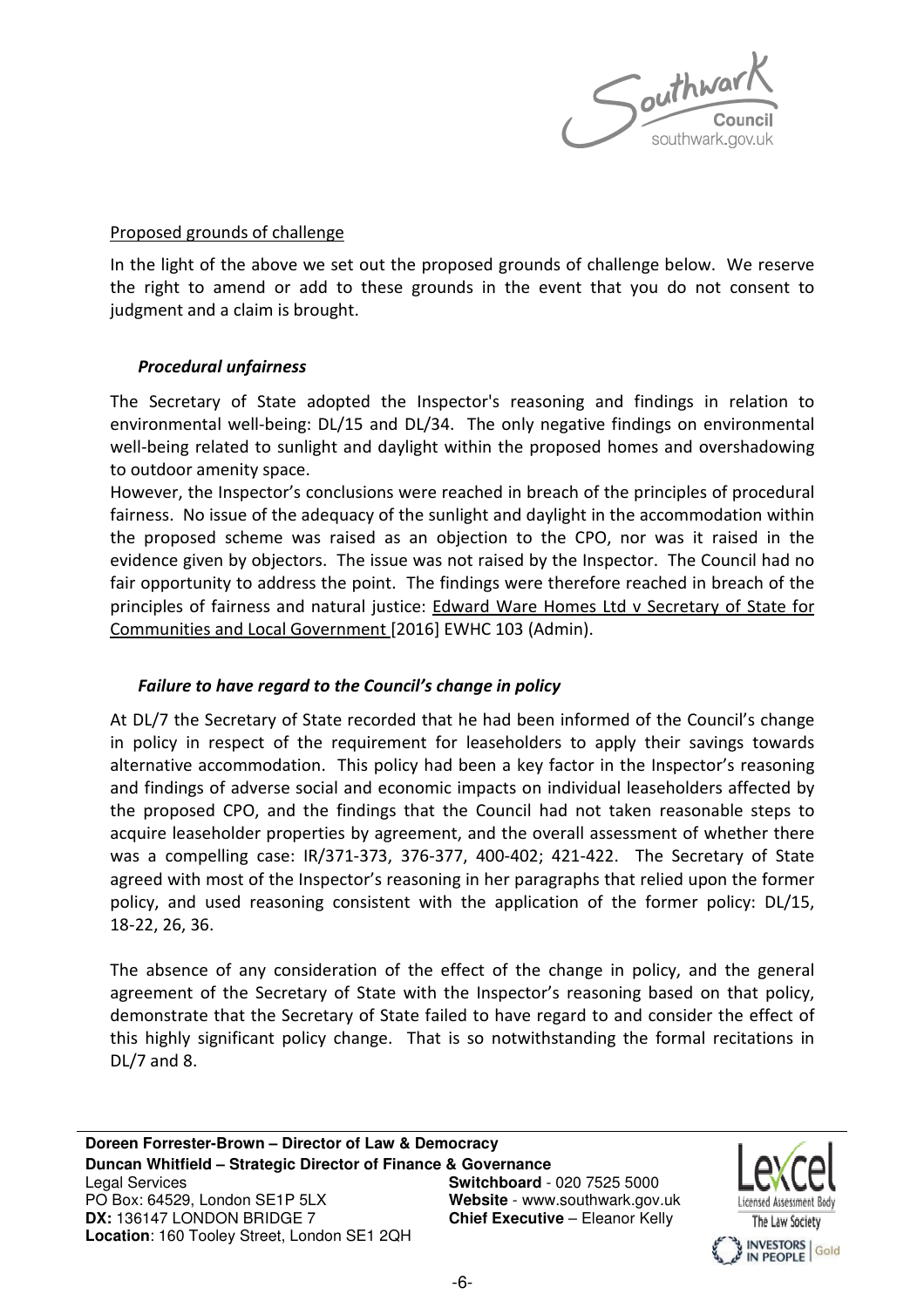

# The finding that the Council had not taken reasonable steps to acquire interests by agreement was unlawful

Before setting out the core reasoning of this ground, it is significant to note that the findings of the Inspector and Secretary of State on this point were made in the context that when the CPO was made, as recorded in the Statement of Case, 541 of the 566 properties had been acquired by agreement. Between the making of the CPO (June 2014) and the Statement of Case (October 2014) one additional leasehold interest was acquired. At that time the Statement of Case was drafted, there were twenty one leaseholders interests which remained to be acquired within the Order lands. By the time of the first sitting date of the Inquiry (April 2015) there were seventeen leaseholders remaining, and prior to the Secretary of State's decision only eight leaseholders remained, of which only four were in occupation and remaining four were residential landlords living off the estate and receiving rental income. It is quite remarkable that the Secretary of State found that reasonable steps had not been taken when nearly 90% of the leasehold interests had been acquired by agreement.

The Secretary of State found at DL18 that the Council had not taken reasonable steps to acquire land by agreement. In doing so, he adopted entirely the reasoning of the Inspector at IR/395-402.

In so doing the Secretary of State erred in the following ways:

A large part of the Inspector's and hence the Secretary of State's reasoning and hence the conclusion was based on the Inspector's perception that the price being offered for leasehold interests was insufficient to enable leaseholders to relocate on the estate or in the local area: IR/399-402, which was adopted by the Secretary of State. In basing his decision on this factor, the Secretary of State failed to lawfully apply his own policy guidance and established practice to the effect that offers to acquire property by agreement should be valued under the compensation code: Tier 1, paragraph 2. The Council's position at the inquiry was that the offers made were compliant with the compensation code, being based on "on- estate" comparables in accordance with decisions of the Lands Tribunal. No adverse finding was made in that respect by either the Inspector of the Secretary of State. Furthermore, the Secretary of State failed to take into account that the Council as an acquiring authority, could only offer to buy at a level based on market value and rather than any enhanced value to reflect the price of premises outside of the estate. The Secretary of State's approach was entirely contrary to the compensation code.

He purported to apply his up to date policy guidance retrospectively, having agreed with the Inspector's reasoning that the guidance should not be so applied. Indeed, the DL itself suggests that the Secretary of State's conclusions were reached without regard to the up to

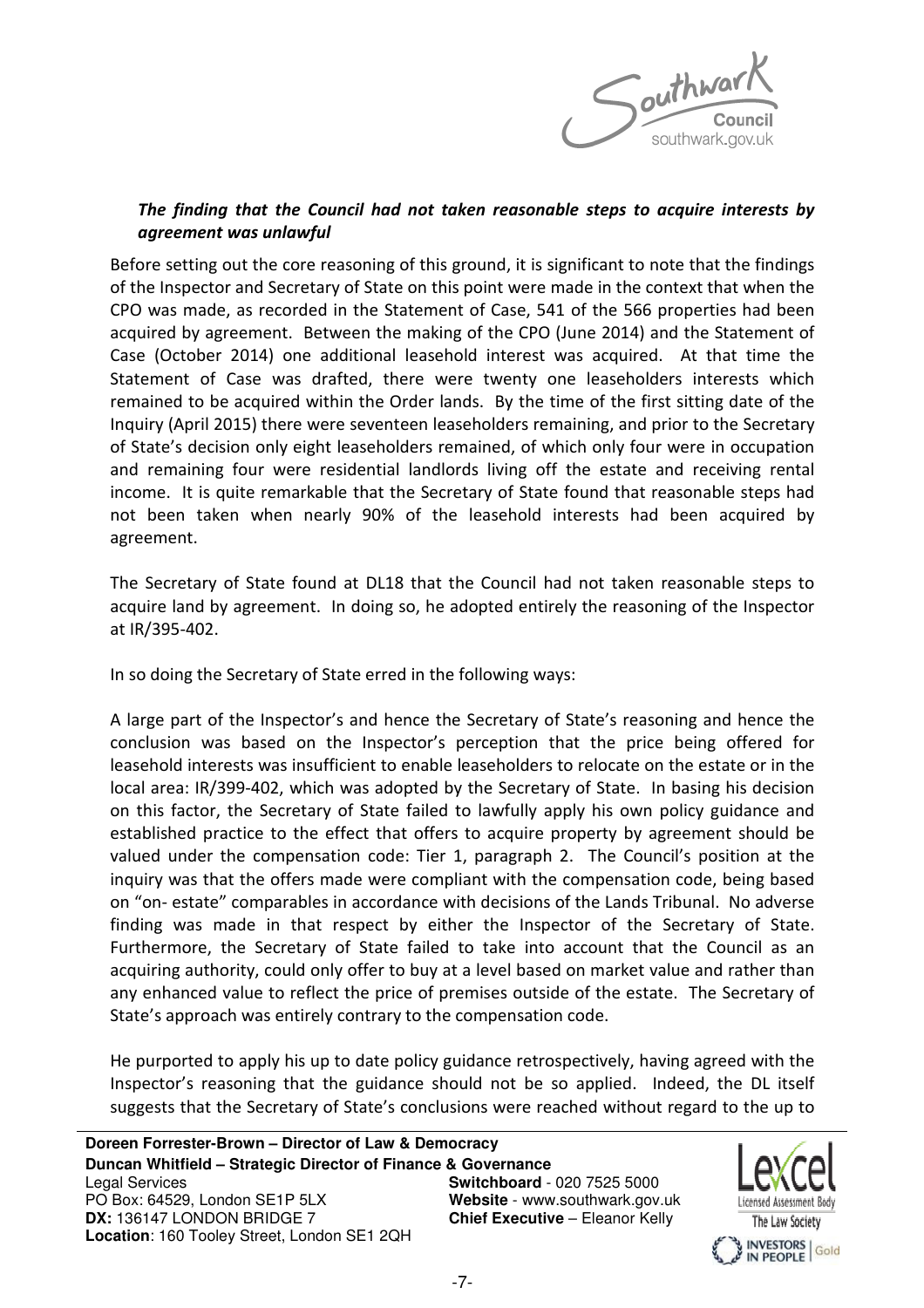

date policy position (see DL/5, DL/18 and IR/398), whereas the test of "reasonable steps" is only found in the up to date guidance, and not in its predecessor circular 06/2004.

He reached a decision that was perverse in the circumstances of the case. Having acquired nearly 90% of the leaseholder interests within the estate, it cannot sensibly be said that the Council "has not taken reasonable steps to acquire land interests by agreement." (DL/18). His conclusions are inconsistent with any lawful application of his own policy guidance (Tier 1, paragraphs 2, 3, 16 and 17).

He failed to take into account all relevant considerations, since he relied upon the Inspector's reasoning. However, the Inspector had failed to have regard to the all the evidence offered by the Council in relation to negotiations with objectors. A substantial body of evidence chronicling the contact with each objector had been offered to the Inspector by the Council in its written evidence (Mr Maginn's proof of evidence), in its written opening submissions, in its written "Update Statement" and during the evidence in chief of one of its witnesses, Mr. Maginn. The Inspector declined the offer to read this evidence.

He failed to identify in what respects the Council's actions had fallen short of "reasonable steps" or what further steps were needed to remedy the failure he concluded existed.

# Failure to lawfully discharge the Public Sector Equality Duty

The Secretary of State concluded that confirmation of the Order would have positive and negative impacts on protected groups [DL/24]. It follows that his decision not to confirm the Order had negative impacts on those with protected characteristics. Lawfully discharging of the PSED was plainly important.

The Secretary of State's assessment covered the elderly (DL26-27) children (28), and BME groups (including the BME elderly and children): DL/ 29-32. The findings in relation to the PSED were critical to the Secretary of State's reasoning on well-being, human rights and the overall balance of considerations: DL/23-33, DL/35.

The Secretary of State erred in purporting to discharge his PSED. While he expressly acknowledged that in his view he had insufficient information (DL/29, 32), he nevertheless went on to reach conclusions on the very matters on which he said the information was lacking: DL/29-32 (for example, his finding that there would be a disproportionate impact on BME residents at DL/32 is entirely inconsistent with his concession at DL/29 that such a finding "is not possible" on the evidence). Moreover, the PSED requires the decision maker

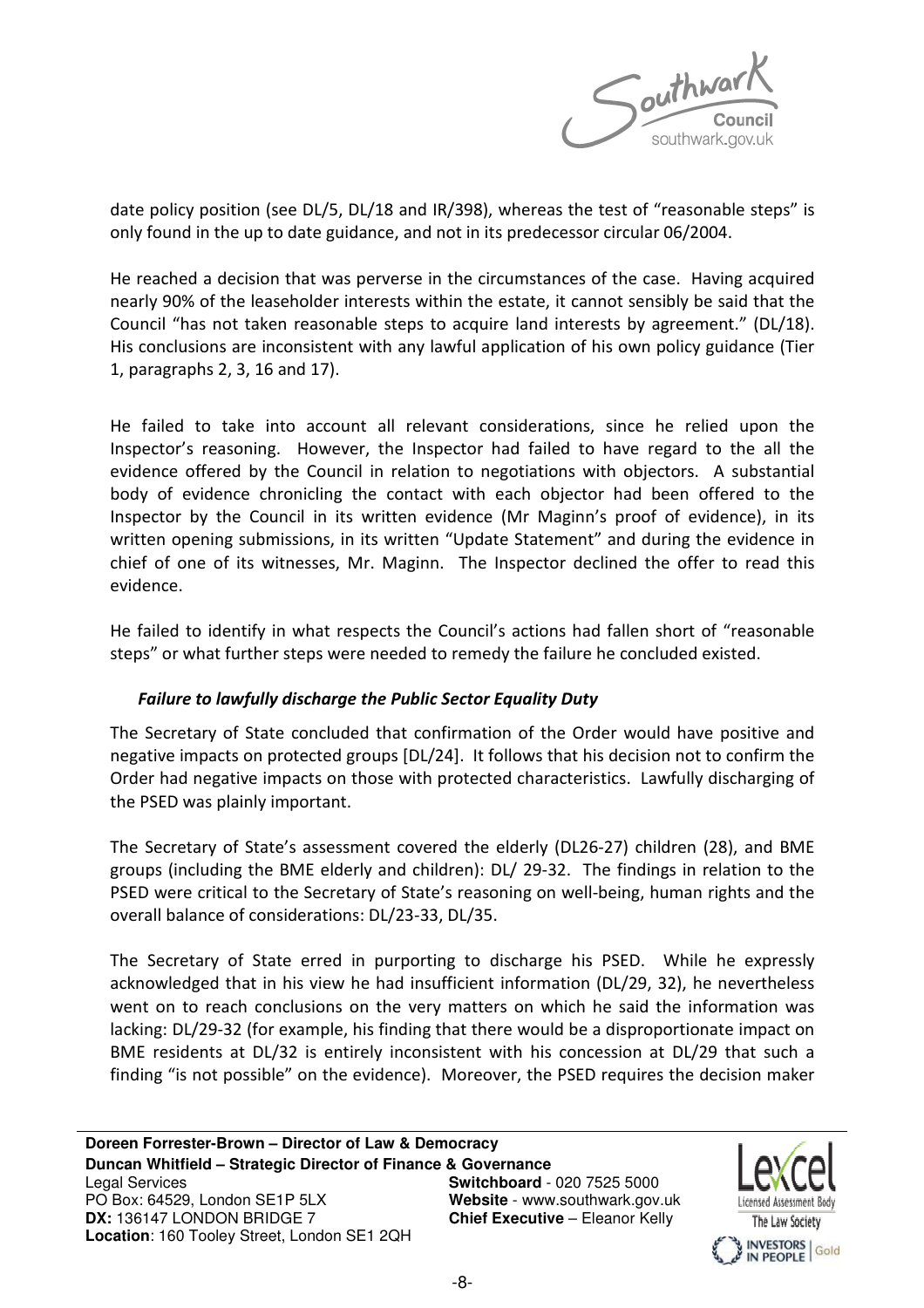

to have sufficient evidence before him, because performance of the duty is a matter of substance: Coleman [2012] EWHC 3725 (Admin) (Lindblom J) at [70].

The Secretary of State erred in not requesting further information. His own policy stated that his practice was to do so post inquiry if the need arose: Tier 1, stage 4, paragraph 33. He had exercised this power in this case when seeking representations on the effect of the Council's change in policy in relation to leaseholders applying their savings to relocation homes. Moreover, the law required him to obtain sufficient information to discharge his duty: Secretary of State for Education v Tameside BC [1977] AC 1014. Had the Secretary of State requested information to inform him about BME occupiers or other protected groups, the Council could have provided that information.

The Secretary of State further erred in treating the PSED as though it concerned an obligation to achieve a particular outcome rather than a duty to have due regard to particular objective. At DL/27 he referred to the CPO's potential impact on the care for the elderly as a matter which "…breaches the PSED requirement to have due regard…". His reasoning can only be explained by a failure to understand the "vital" distinction highlighted in R. (On the application of Baker) v. Secretary of State for Communities and Local Government [2008] EWCA Civ 141.

The Secretary of State further erred at DL/32 since his conclusions are inconsistent with the Inspector's findings at IR/351, with which the Secretary of State in fact purported to agree (DL/14). At IR/351 the Inspector concluded that, "taking account of the ethnic mix within the borough overall..."), BME residents relocating from the estate would not be disadvantaged. This was inconsistent with DL/32, and the inconsistency is not explained by the Secretary of State's reasoning at DL/31.

Further and in any event, the Secretary of State's approach to the PSED was contaminated by the error of failing to take account of the change in the Council's policy on the need for leaseholders to contribute their own savings: DL/26.

Further and in any event, the Secretary of State took an unlawfully narrow approach to the question of how impacts on BME grounds could be mitigated. At DL/33 the only form of mitigation considered was to modify the CPO, whereas the Council's evidence had been that the impacts on those moving from the estate were being mitigated by a range of means of support.

Further and in any event, the Secretary of State failed to have regard to the range of relocation options available, as explained under the challenge to the assessment of wellbeing (see below).

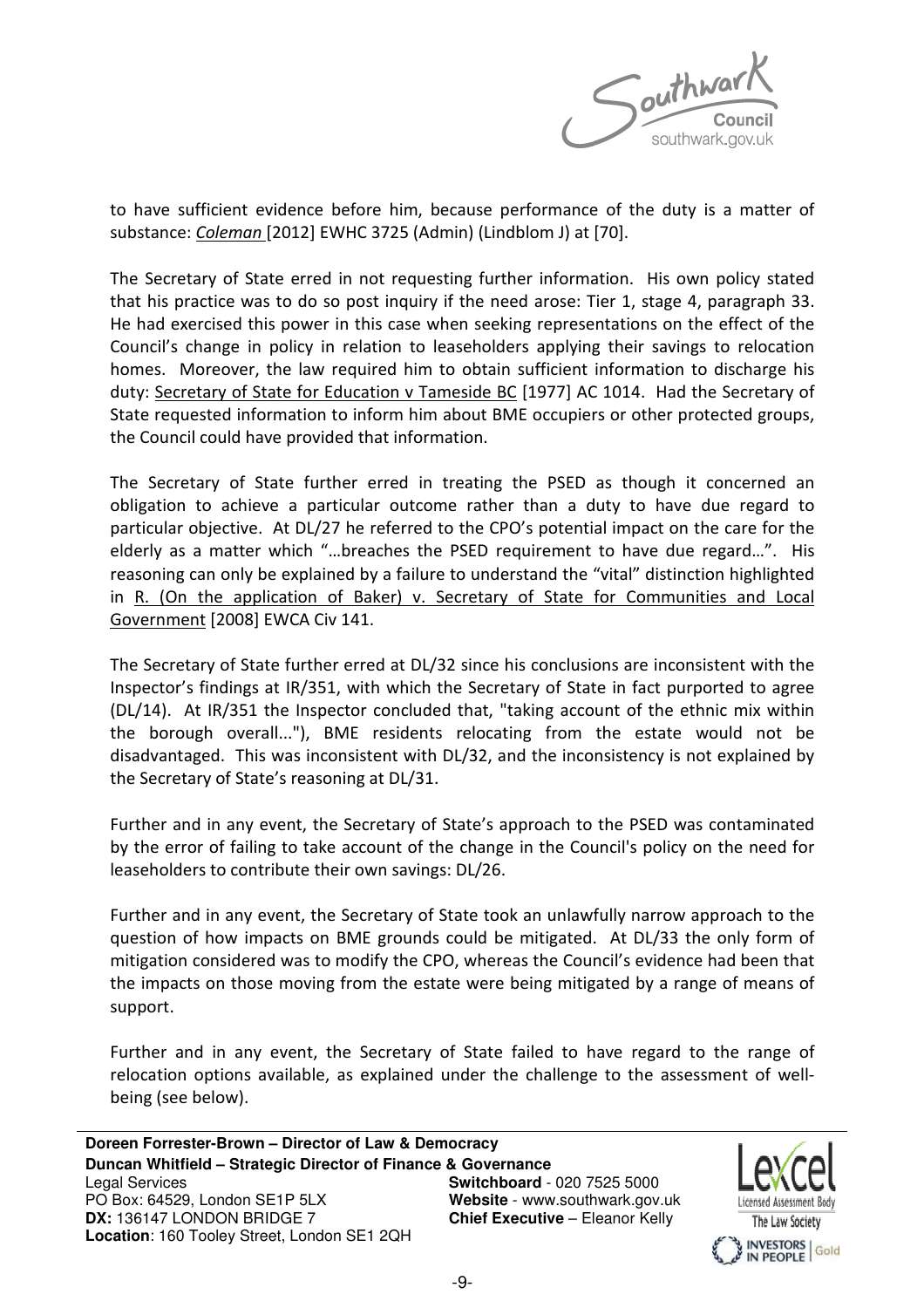

#### Unlawful assessment of well-being

In reaching his overall conclusions on well-being, the Secretary of State erred in agreeing with the Inspector that the CPO did not achieve that social, economic and environmental well-being sought: DL/5; IR/377. In so concluding the Secretary of State erred. The CPO was promoted to achieve the well-being benefits identified under the AAAP. Both the Inspector and the Secretary of State expressly concluded that the CPO and the scheme underlying it were in accordance with the Local Plan and the AAAP itself: DL/11, IR/399. Accordingly, the CPO did achieve the well-being benefits sought.

The Secretary of State further erred in failing to take into account that the adverse individual impacts that flowed from the potential need to relocate off the estate were an inevitable consequence of the policy objective of seeking more balanced tenure within the redevelopment proposals. Put simply, there was a failure by the Secretary of State to acknowledge that the benefits which he identified could not be achieved without some adverse impacts.

On environmental well-being, the Secretary of State erred by adopting the Inspector's reasoning and conclusions in respect of sunlight and daylight within the proposed dwellings and overshadowing of amenity space: DL/15. The Inspector's conclusions were based upon an unlawful application of the Council's policies. The Council's residential standards SPD requires a two stage process in relation to sunlight and daylight matters. First, there is the question of whether the BRE guidance is complied with. Secondly, where it is not complied with, the policy advises that the decision-maker must then judge whether the living conditions are nevertheless acceptable, and that such a judgment should be informed by professional advice from a sunlight and daylight expert: see page 19 of the SPD.

The Inspector and the Secretary of State failed to consider the second stage. They failed to consider whether the proposed dwellings that failed to comply with the BRE guidance would nevertheless have acceptable living standards. Had the matter been raised, the Council would have explained why the living conditions in the proposed scheme were acceptable, notwithstanding the breach of the BRE Guidance.

On environmental well-being, the Secretary of State further erred in undertaking a reassessment of the planning merits of a detailed aspect of the scheme, in circumstances where there had been no change in circumstances or new evidence on this matter since the planning permission was granted: see Alliance Spring v. First Secretary of State [2005] EWHC 18 (Admin).